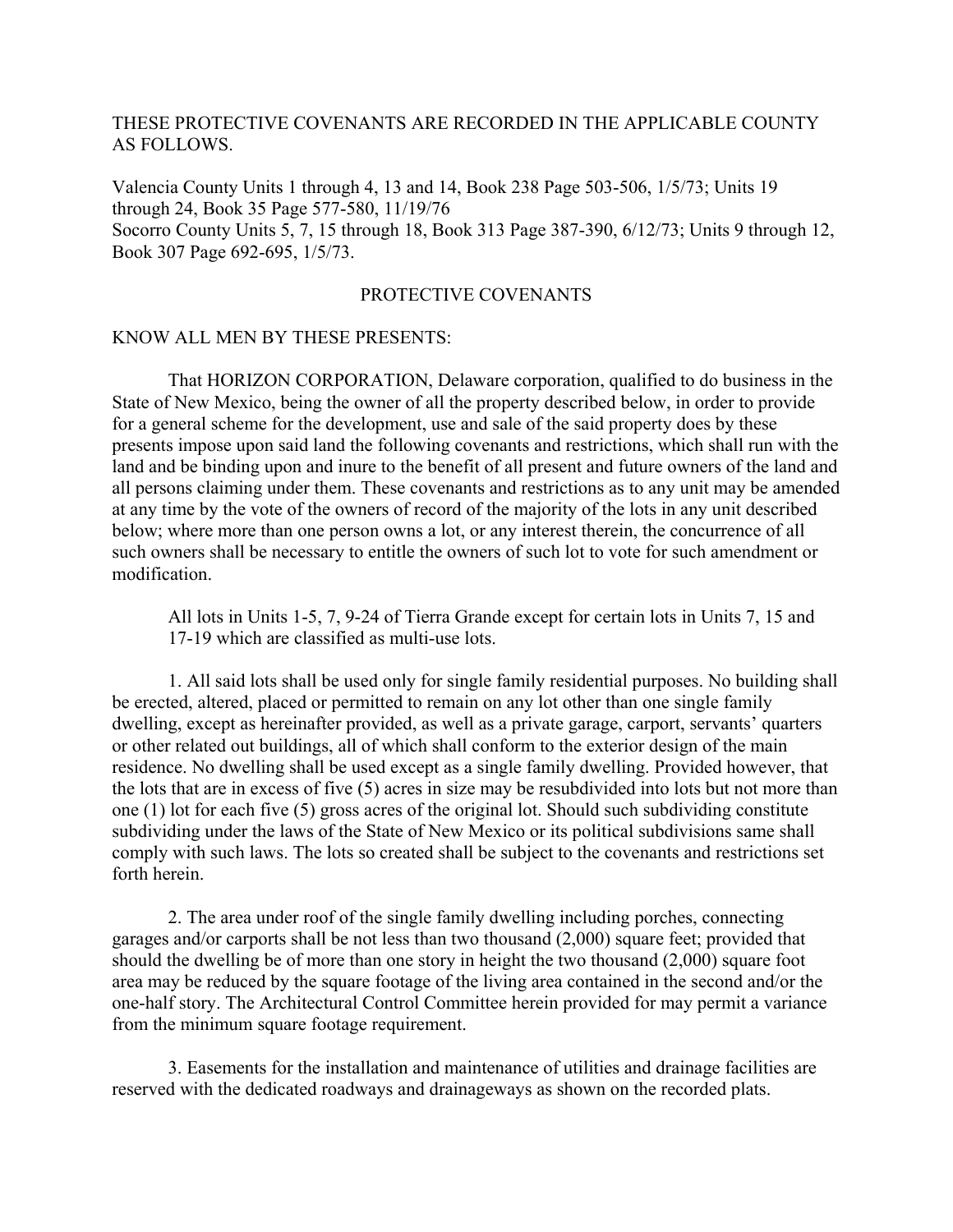4. No dwelling shall be erected which shall exceed two and one-half  $(2 \frac{1}{2})$  stories in height above finished grade level.

 5. No structure of a temporary character, trailer, tent, shack or other similar structure shall be permitted on any lot at any time, either temporarily or permanently. No structure on any lot, other than a fully completed residence, shall be used as a residence. Provided however, notwithstanding any other provision hereof, nothing herein shall be interpreted as prohibiting a temporary sales or construction office upon any lot (s) by Horizon Corporation, or its successors in interest as developer only, or by a building contractors permitted to do so by the said developer or the Architectural Control Committee, as the case may be, for the purpose of selling lots or for the purpose of erecting and selling dwellings on any lot (s).

 6. No manufacturing, commercial or business operation other than arts, crafts or professions operated solely by the members of the family actually occupying the residences shall be conducted on any lot; no advertising other than a tastefully decorated temporary sign not exceeding fifteen (15) inches by twenty-five (25) inches shall be exhibited on any lot, and no billboards, unsightly objects or nuisances shall be erected, placed or permitted to remain on any lot, nor shall lots be used in any manner nor for any purpose which may endanger the health or unreasonably disturb the holder of any other lot. Provided however, that nothing herein shall be interpreted as prohibiting a building contractor of Horizon Corporation or its successor in interest as developer only, from erecting a sign upon any lot owned by said building contractor of Horizon Corporation or its successor in interest as developer only, advertising the sale, lease, rental or construction of homes; provided however, that before any building contractor shall place any such sign on the lot owned by him he shall first obtain the written permission of the Architectural Control Committee and the Architectural Control Committee shall have the right to specify the size, design and quality of said sign. Provided however, said sign shall be of a temporary nature only and shall be maintained only so long as there are houses or lots being offered for sale and in the case of a contractor shall be removed immediately upon the request of the Architectural Control Committee.

 7. No building shall be located on any lot nearer than fifty (50) feet to the front lot line nor nearer than twenty (20) feet to any side lot line. Provided however that no building shall be constructed nearer than thirty-five (35) feet to any lot line on any lot abutting any drainageway easements as shown on the plats of the property. Provided further, notwithstanding any other provision hereof, nothing in these covenants shall be so interpreted as to prohibit the owner or owners of contiguous lots from erecting dwelling units whether attached or detached in disregard of the common side or rear lot lines of said contiguous lots so long as the density of use which would be created by the construction of one single family detached dwelling on each such contiguous lot. Provided further, any such owner or owners of contiguous lots desiring to construct any such dwelling units over or upon any easements as dedicated on the plat shall first make all necessary arrangements and agreements with any governmental agency or utility company which have any rights under, on or over said easements as to the relocation and vacation thereof. Provided however, that no such dwellings may be constructed over any easements for drainageway rights-of-way as shown on the plats of the property. Provided further, however, where the topography, shape of, location of the property lines of any lot, or the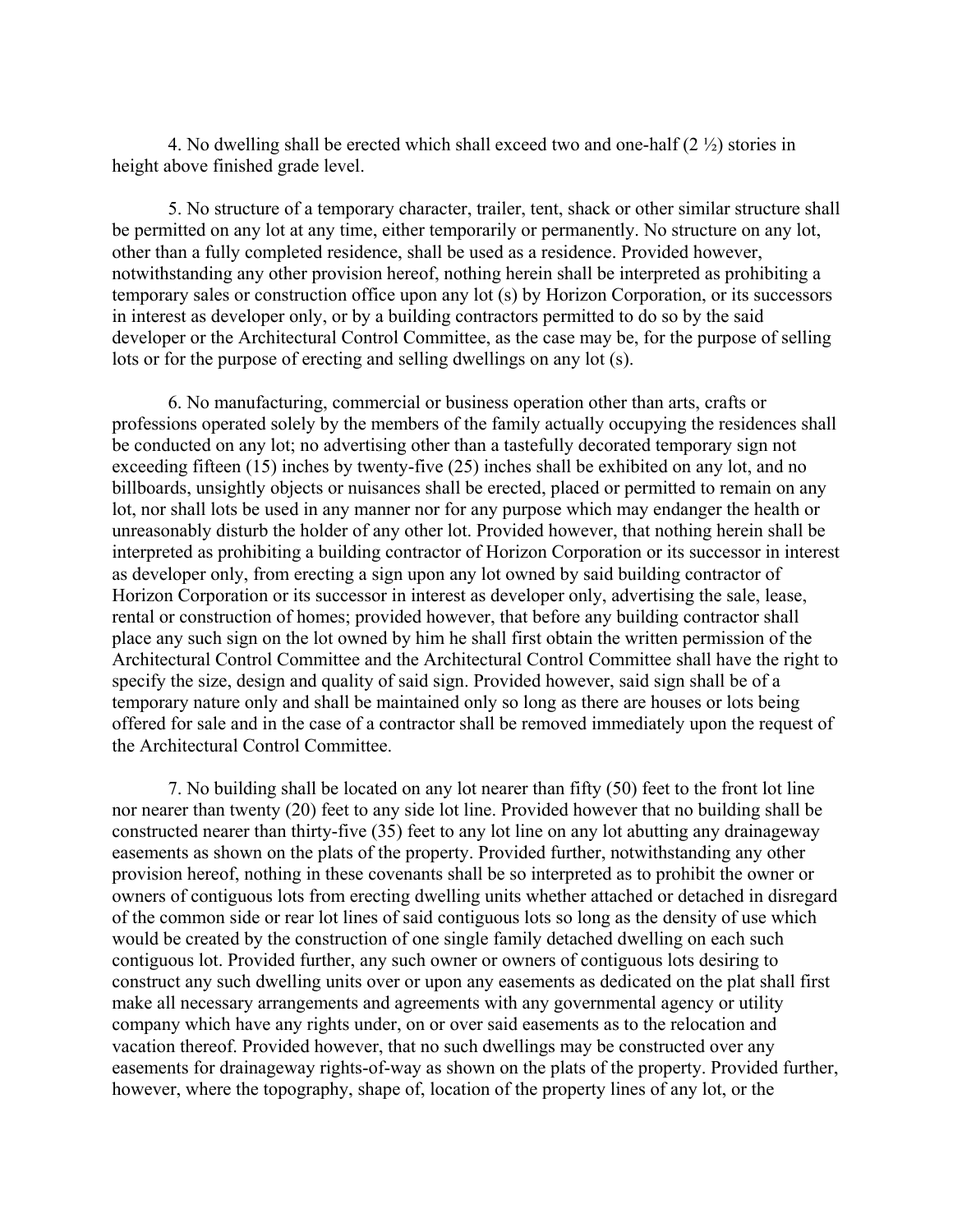configuration of the structure, or the combination thereof prevent reasonable construction of the permitted structures, including fences and walls, within the above specified set back requirement, the Architectural Control Committee may be affirmative action permit a variation from the requirements of said set back.

 8. No gas or oil drilling or mining, gravel or quarry operation of any kind shall be permitted on any lot; nor shall any offensive activity, condition, odor or pollution be created or permitted to exist on any lot which may be or may become an annoyance or nuisance to the neighborhood; the lot shall be kept clear of all trash and waste. In the event trash and/or waste is allowed to accumulate the Architectural Control Committee after giving fifteen (15) days notice to the owner or occupier may enter upon the lot and have the lot cleared of such trash or waste. The expense of same shall be the expense of the owner and same shall be due and payable as the Committee directs. The expense becomes a lien on the lot and the Committee shall have the right to enforce the lien, to the same extent, including a foreclosure sale and deficiency decree, and subject to the same procedures as in the case of mortgages under the applicable law; the amount then due by such owner shall include the expense as well as the cost of such proceedings, including a reasonable attorney's fee.

 9. No animals or fowl, other than ordinary household pets commonly housed in a residence, shall be permitted, and in no event shall such pets be bred or maintained for commercial purposes provided, however, there may be kept thereon no more than two (2) horses per five (5) acres of lot size as well as ordinary household pets, provided that no horse may be kept or permitted thereon for commercial purposes. The construction of a stable, barn or corral or house the aforementioned horses is permitted however same shall be subject to the architectural control provisions herein set forth and provided further such stable, barn or corral shall be located at least fifty (50) feet from any lot line. Any such stable, barn or corral shall be kept in a clean and sanitary condition and in the event same is not so maintained the Architectural Control Committee has the same right, authority and power to cause the cleaning thereof as set forth in paragraph numbered 8 herein as same pertains to trash and waste and its removal.

 10. Individual water supply wells and water storage handling systems may be drilled and constructed upon any lot herein provided that no elevated gravity flow storage system shall be constructed and provided that all water works shall be screened from the view of neighboring lots by plantings or by out buildings.

 11. In order to assure first class development in harmony with the surrounding areas and commonly known concepts of good land planning and design, no building shall be erected, placed or altered on any lot, until a full set of architectural and construction exhibits shall have been approved in writing by Horizon Corporation its successors in interest as developer only, or by the Architectural Control Committee, as the case may be. These exhibits shall include but not be limited to detailed construction plans and specifications which indicate the quality of workmanship and materials exterior design and color scheme, as well as a plot or location plan showing the location of all structures on the lot, landscaping, existing topography and finished grade elevations. No fence or wall shall be erected, placed or altered on any lot unless specifically approved as to location, height and materials.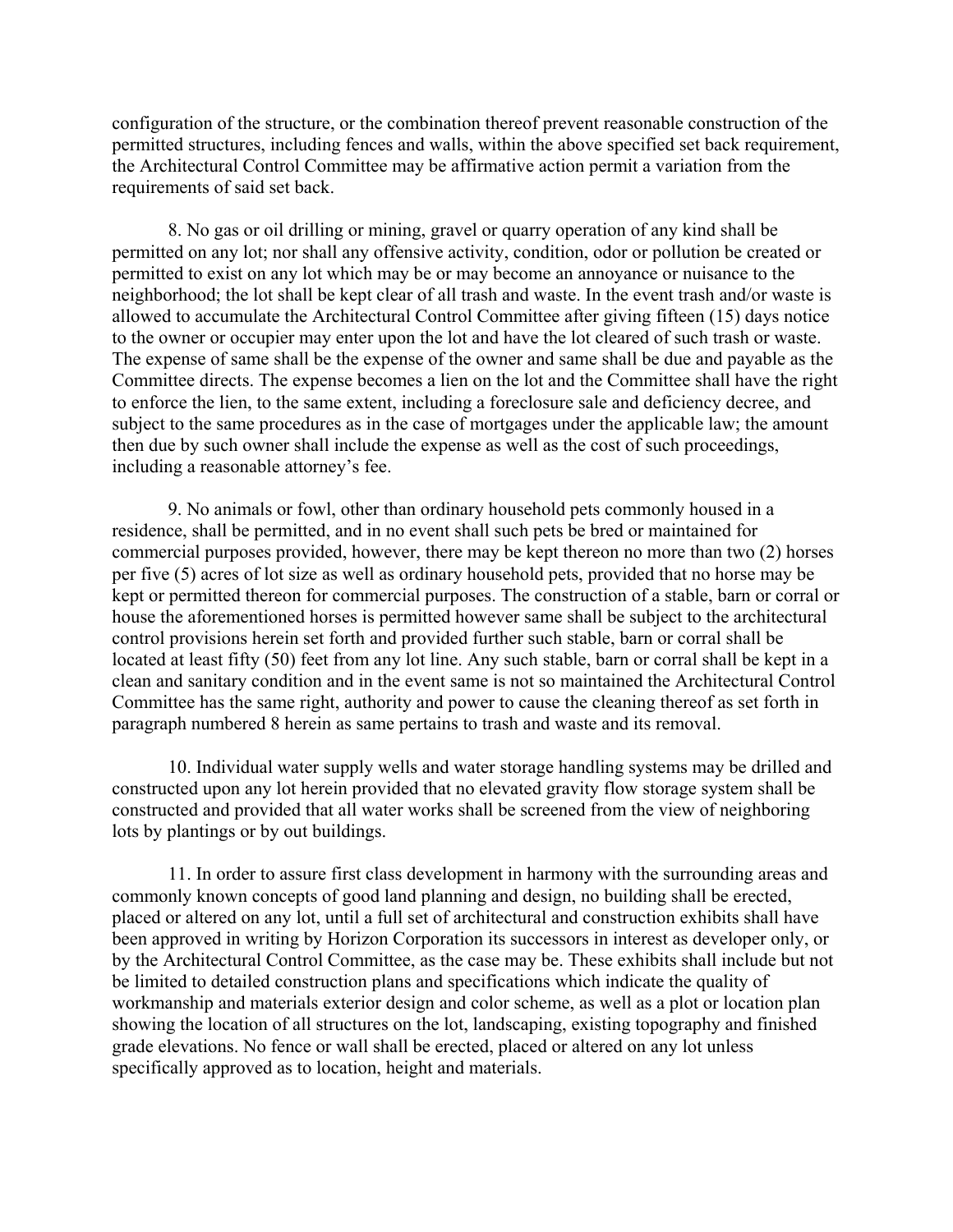12. Horizon Corporation has created Tierra Grande Improvement Association, Inc., a New Mexico non-profit association to which, among other things, is assigned the powers of administering and enforcing the covenants and restrictions herein; provided that in cases where jurisdiction over the covenants and restrictions is retained in Horizon Corporation, or its successors in interest as developer only, then Horizon Corporation, or its said successor, has jurisdiction and its authority is paramount unless and until it relinquishes same in writing to the Architectural Control Committee in the particular instance involved. There is hereby created an Architectural Control Committee composed of three (3) or more representatives appointed by the Board of Directors of said Association which shall among other things have the authority to give approvals herein. The said Committee shall function in accord with the rules and regulations and by-laws for the Committee as established by said Board. The rules and regulations shall among other things insure the existence and continuity of such Committee.

 13. The approval or disapproval as required in these covenants shall be in writing. In the event Horizon Corporation, its successor in interest as developer only, or the Architectural Control Committee, as the case may be, fails to approve or disapprove within thirty (30) days after plans and specifications have been submitted to it, or in the event a suit to enjoin the construction has not been commenced prior to the completion thereof, approval will not be required and the related covenants shall be deemed to have been fully complied with; provided, however, any variance in the dwelling square footage permitted in accord with paragraph numbered 2 hereof must be by affirmative action of the Committee and not otherwise.

 14. If the undersigned or any subsequent owner of any portion of said property shall violate any of the foregoing covenants or restrictions, then the undersigned or any person or persons owning any portion of said property may enjoin or abate such violation by appropriate action at law or in equity, in which event the prevailing party shall recover costs incurred, together with reasonable attorney's fees.

 15. In the event that any one or more of the provisions, covenants, restrictions and covenants herein set forth shall be held by any court of competent jurisdiction to be null and void, all remaining provisions, conditions, restrictions and covenants set forth shall continue unimpaired and remained in full force and effect.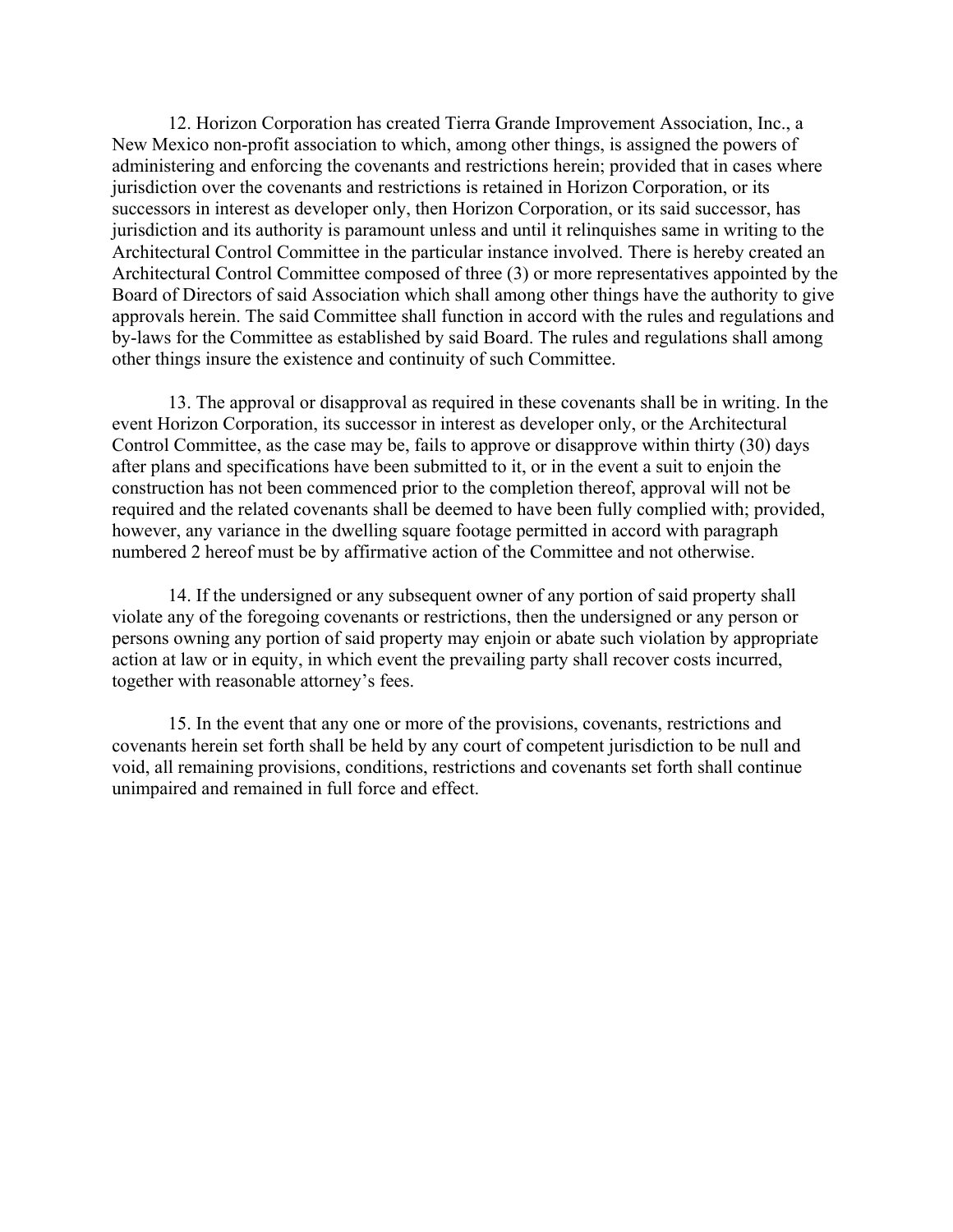Recorded in Valencia County, Book 303 Page 3584; THESE SAME PROTECTIVE COVENANTS ARE RECORDED IN SOCORRO COUNTY AS FOLLOWS:

Socorro County Units 5, Book 442 Page 1908-1910, 5/18/95, Units 9, 10, 11, 15, 16 & 17, Book 446 Page 1245-1247, 9/8/95.

### AMENDMENTS TO PROTECTIVE COVENANTS

These Amendments to Protective Covenants are made and adopted as of the 31<sup>st</sup> of August, 1995, by Marc C. McKinley, a married man dealing in his sole and separate property and Lynn A. Martin and Janice E. Martin, husband and wife.

### RECITALS:

 A. The undersigned parties are the owners of a majority of the lots within Tierra Grande subdivisions, Units 4 and 19 being a subdivision of record within Valencia County, New Mexico according to the plat thereof filed for record in the office of the County Clerk of Valencia County, New Mexico on January 2, 1973, and February 23, 1973, (referred to as "Units 4, and 19").

 B. Horizon Corporation, a Delaware Corporation, imposed certain protective covenants against the lots within Units 4, and 19, by executing the protective covenants and filing the same of record in the office of the County Clerk of Valencia County, New Mexico on January 12, 1973, in Book 35, PAGES 577-580 and January 5, 1973, Book 238, PAGES 503-506. (Referred to as the "Protective Covenants").

 C. The protective covenants provide that they may be amended by the vote of the owners of a record of a majority of the lots within Units 4 and 19.

 D. The undersigned, being the owner of a majority of the lots within Units 4 and 19 wish to amend the protective covenants as set forth below:

## NOW, THEREFORE, THE PROTECTIVE COVENANTS ARE AMENDED AS FOLLOWS:

 1. Full Force and Effect. Except as expressly amended by the instrument, the protective covenants shall remain in full force and effect as written.

 2. Paragraph Numbered 2. Paragraph numbered two of the protective covenants is deleted in its entirety, and the following paragraph numbered two is substituted in its place:

 2. RESIDENTIAL DWELLINGS. The only residential dwellings permitted upon any lot shall be on-site constructed single family residences, with not less than 2,000 square feet of heating living area, exclusive of basements, porches and garages. No multiple family dwellings shall be permitted upon the property. The Architectural Control Committee, as provided for below, may permit a variance of the single family residence minimum square footage requirement. No more than one single family residence shall be situated upon each lot.